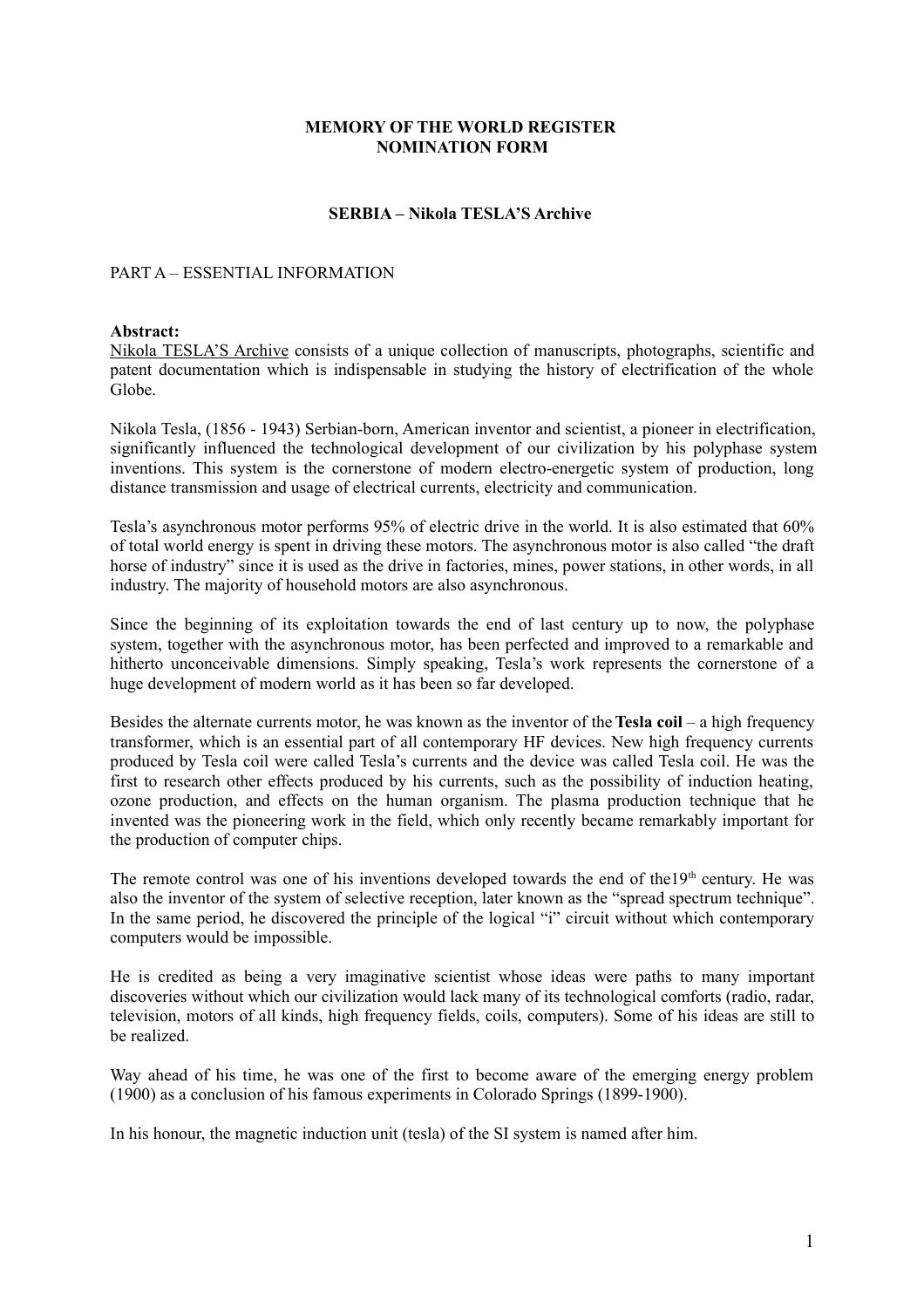Simply speaking, the collection documents the most important era of the history of development of the modern world, which, thanks to the Tesla system, made easy energy production and distribution possible.

# **1. Identity and Location:** Name of the Documentary Heritage: **Nikola TESLA's Archive**

**Country**: Serbia and Montenegro

**State**, Province or Region: Serbia, City of Belgrade

**Address**: Krunska 51, 11000 Belgrade, Serbia

Name of the Institution: Nikola Tesla Museum

## **2. Legal information:**

**Owner:** State

**Custodian:** : Nikola Tesla Museum, Krunska 51, 11000 Belgrade, Serbia

### **Legal Status:**

## **Category of Ownership**: Public

## **Accessibility**:

The Ministry of Culture of the Republic of Serbia regulates the preservation and access to archival records. The main conditions are as follows:

- Access is limited if the physical condition of the records make it necessary.
- Records, for which a microfilm or a copy is available, may only be accessed by means of these copies (searching of the original documents limited to special cases).
- Photographs can be accessed, open to all, Tuesday to Friday from 10 a. m. to 2 p.m.

*Copyright status:* copyright owner Nikola Tesla Museum

*Responsible administration:* Historical Archive of the City of Belgrade and National Archives of Serbia

**3. Identification:** Nikola Tesla's Archive is part of the Nikola Tesla Museum, the unique institution which holds all the heritage left after the inventor's death.

**Description:** Tesla's archive consists of 580 boxes, with 160,000 pages of patent documentation, scientific correspondence, scientific papers, manuscripts, technical drawings, scientific measuring data, around 1,000 original photographs of Tesla's experiments and inventions done in a early American retouch style, personal documents, legal papers.

# **Bibliographic details:**

LECTURES\*PATENTS\*ARTICLES, Published by Nikola Tesla Museum, Belgrade, 1956, pp.1-812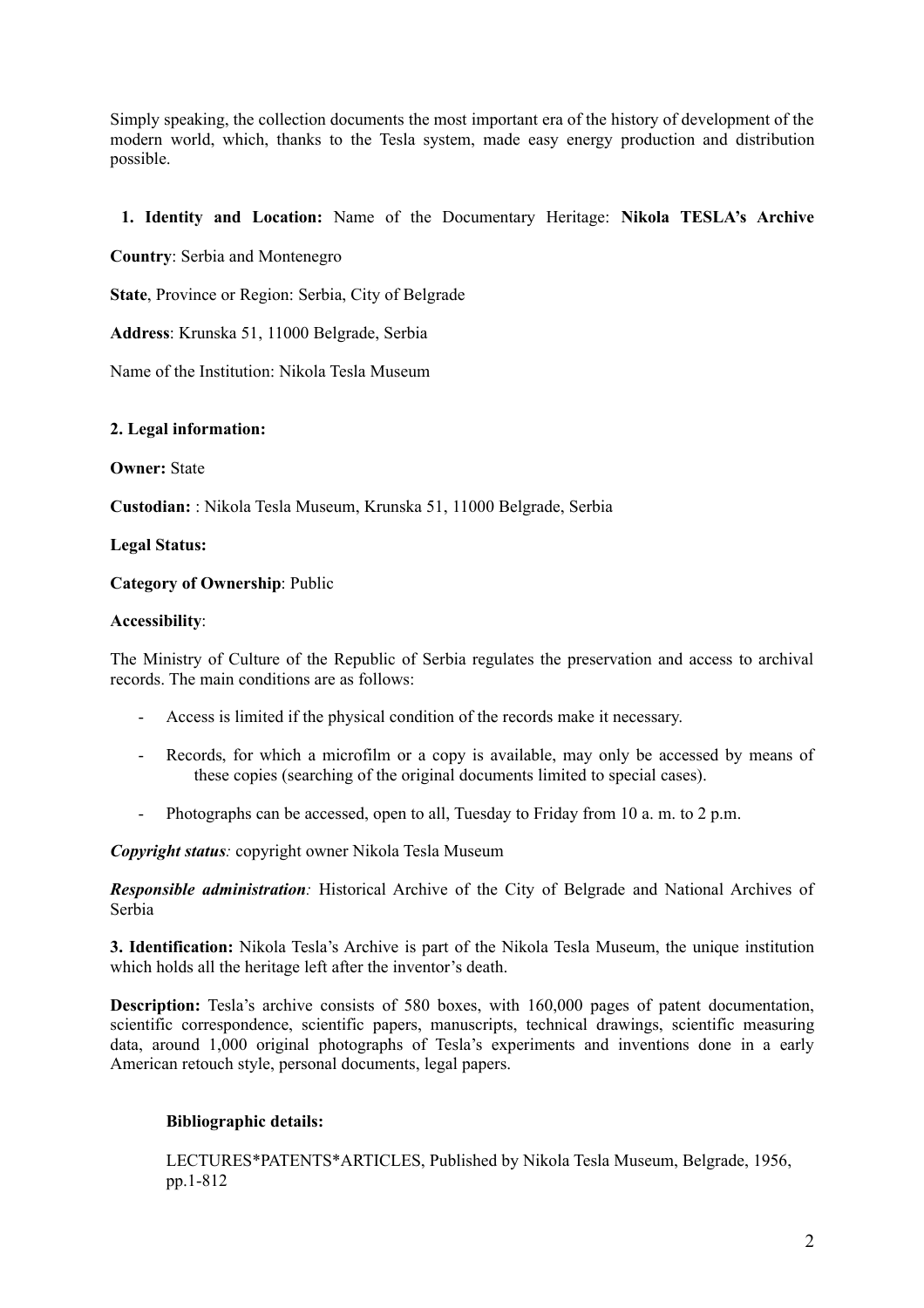Nikola Tesla, Colorado Springs - Notes, Nolit, Belgrade, 1978

Patent applications: 113 USA patents, during the period 1886 until 1927. First U.S. Pat. No. 334823 (26th January, 1886): last U.S. Pat. 1655114 (3rd January, 1928).

Nikola Tesla: Selected works, 8 volumes, Belgrade 1996, Text Book Co.

### **History:**

After Tesla's death in 1943 in New York, his possessions and personal archive (160,000 pages) were shipped to Belgrade, Yugoslavia, where a small Memorial Museum was formed, according to wishes of his nephew, Mr. Sava Kosanovic.

During his career as an inventor, engineer and scientist, Tesla filed 118 original patents, 112 in the United States and 6 in Great Britain. He also obtained over 100 analogues – repeated patents in the countries all over the world on all five continents.

Out of 118 original patents, 40 are related to energies, 50 to the field of high-frequency currents, 17 to the mechanical engineering and the rest to various technological fields. The most important patents are the ones in the field of energy i.e. electrification because their importance was proven in every day practice.

Other Tesla inventions such as the system of four resonant circuits, the principle of selectivity in radio, logical "i" circuit, production of plasma, remote control, work on vacuum, phosphorescent and fluorescent light, remained in the shadow while others repeated and perfected Tesla's inventions.

During his lifetime, Tesla received a great deal of recognition from many world universities and institutions. The first came at the end of  $19<sup>th</sup>$  century when he was given the Elliott Cresson gold medal, from the Franklin Institute, for research on high-frequency currents, and his first honorary doctorate degree came from Columbia University, to be followed shortly soon after with one from Yale. Later on, he received recognition from European and American scientific institutions.

His discovery, in Budapest in1882, of the rotating magnetic field produced by alternating currents, represented not only the basic principle on his work on the motor but also the whole system for generation, transmission and utilization of alternating currents. This system was designed at the most opportune moment, and through it, Tesla offered to the world a brilliant solution to growing demands.

Tesla's polyphase system neatly solved all problems concerning the production, transmission and usage of currents and offered a new pattern. Tesla had evolved this system in detail while he was still in Europe, but he protected it in America by 36 patents submitted in the period between October 12, 1887 and July 13, 1891.

Through other patents, Tesla also protected: the polyphase generator with static and mobile poles, polyphase asynchronous generator, rotating transformer, regulation of number of rotations of induction motor by changing the number of poles, single-phase induction motor with rotating field generated by artificial phase, single-phase induction motor with secondary phase for starting the motor, single-phase synchronous motor with secondary phase for starting the motor, use of oil for the purpose of insulation in the high voltage technology, high voltage heavy current circuit breaker with compressed gases.

Tesla's system of polyphase currents had achieved its greatest promotion at the Niagara Falls in the gigantic project of building the greatest powerhouse in the world. Out of the thirteen patents exploited in this electro-energetic system, nine belonged to Tesla.

He was also one of the most important inventors at the turn of the  $20<sup>th</sup>$  century thanks to whom the rapid electrification of the world was made possible.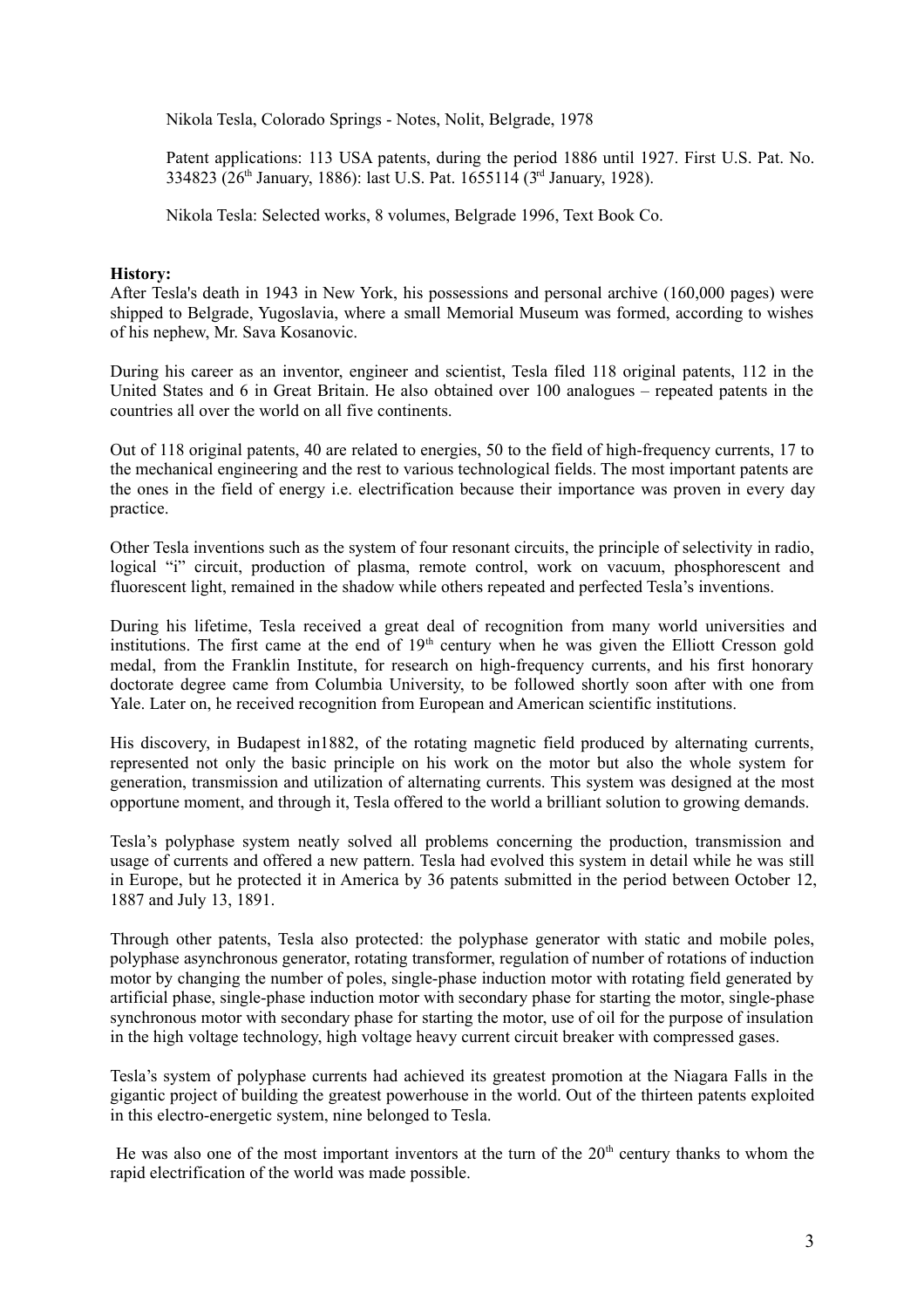### **Bibliography:**

- 1. Tesla, The Inventions, Researchers and Writings of Nikola Tesla; Barnes & Noble, N. Y., 1994.
- 2. ARNOLD E.: Asynchrone Motoren fur gewohnlichen wechselstrom E. T. Z. Berlin, 5 Mai 1893, Heft 18
- 3. ARMSTRONG EDWIN: Tribute to Tesla Scientific Monthly, April 1943, p. 378
- 4. BECHARD J. ARTHUR: Electrical Genius, Nikola Tesla, Julian Messner, Inc., n. Y. 1959.
- 5. BLONDEL A.: Sur le diagramme complete des flux et des courants dans le moteur asynchrone Polyphase - Revue Generale de l Electricite, tome 45, 4. Paris, Febr. 1939, p. 143
- 6. FLEMING A. P. M.: The Lfe and Wrk of Nikola Tesla Nikola Tesla'special commemorative meeting, 25. XI. 1943 - The Journal of the Institution of Electrical Engineers, Part 1. No. 38, Vol. 91, London, Feb. 1944, p. 58
- 7. GIRARDEAU E.: Nikola Tesla pionier du Radar Nikola Tesla Congress, Sept. 1953, Technisches Museum fur Industrie und Gewerbe in Wien, Wien 1953
- 8. HALLER GEORGE AND ELMER TILING CUNNINGHAM: The Tesla High Frequency Coil - Van Nostrand Co., N. York 1910
- 9. KAPP O. REGINALD: Tesla's Contribution to Electrical Engineering The Engineer, London, September 14, 1956, p. 371
- 10. LORENZ H.: Theorie und Berechnung der Tesla Kreiselrader Zeitschrift fur das gesamte Turbinenwesen, 29. II. 1912, Sept. Jahrgang Heft 6, S. 81
- 11. MARTIN THOMAS COMMERFORD: The Inventions, Researches and Writing of Nikola Tesla: - (Third edition) The Electrical Engineer, New York 1894
- 12. PIO ULSKY G. N.: Die Arbeiten Nikola Teslas auf dem Gebiete der angewandten Mechanik - Gedenkbuch anlaslich des 80 - sten Geburstages, N. Tesla Belgrade 1936, S. 337
- 13. PUPIN M. I.: Light and Other High Frequency Phenomena by Nikola Tesla Columbia College, N. York, 15. Oct. 1893
- 14. SCOTT F.C.: The Contribution of Tesla to Electrical development God. Sveučilišta u Zagrebu 1919 - 1929, p. 975
- 15. THOMPSON S. P.: The Inventor of Wireless Telegraphy Saturday Review, N. Y., 5. April 1902
- 16. A tribute to Nikola Tesla, Father of Polyphase Alternating Current Edison Electric Institute Bulletin, Vol. 24, No. 7, New York, July 1956, p. 235
- 17. Tesla Inventor Ahead of His Time Wisdom, Beverly Hills Calif., February 1957, p. 44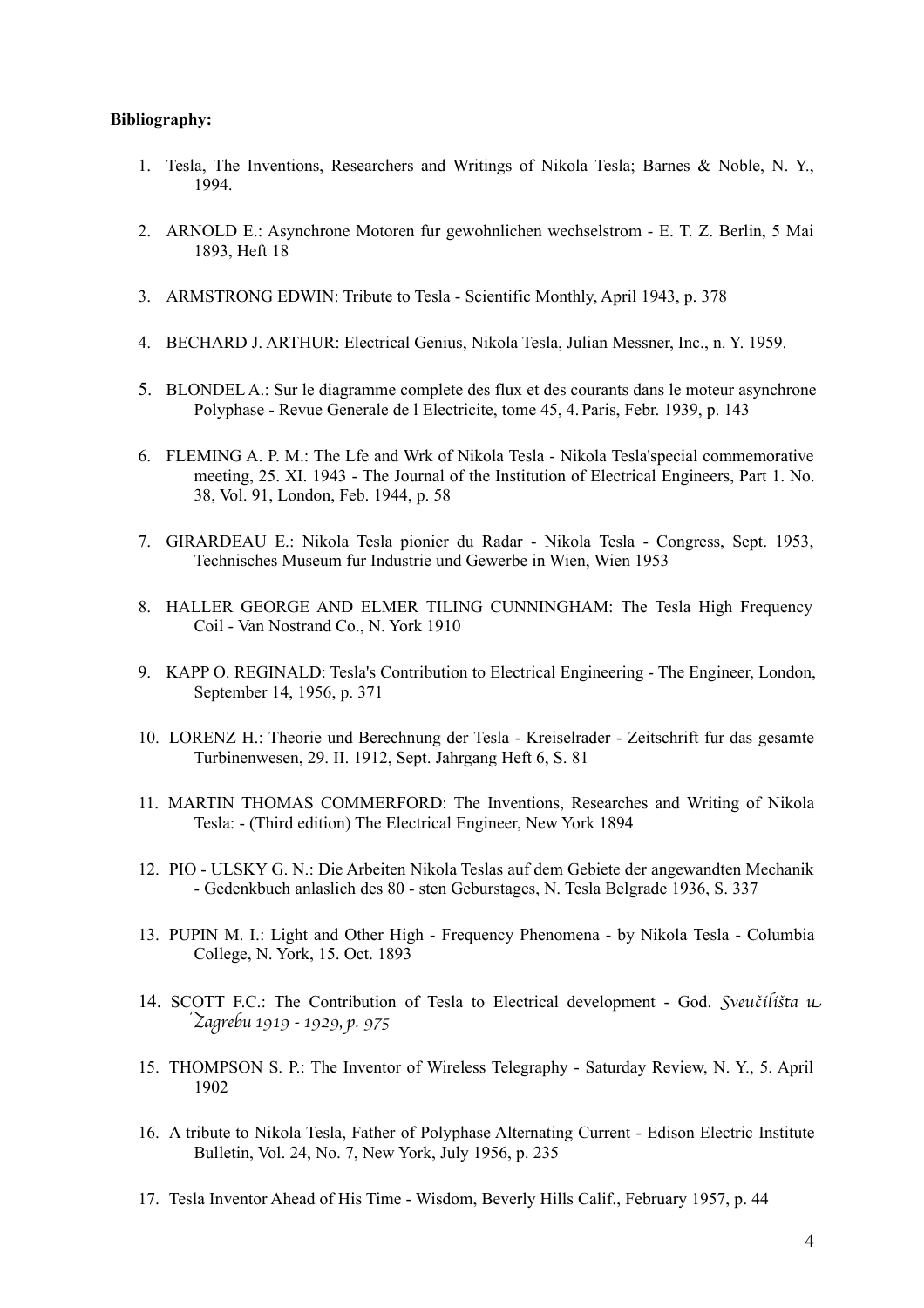18. Institute Honors Nikola Tesla - Franklin Institute News, Philadelphia, June - July 1957, p. 2

**4. Management plan:** microfilming and digitization of the whole archive is in progress. The general aim is on-line accessibility in the near future.

## **Environmental Conditions:** good

**Physical Conditions:** good. The archive is located in a special room with stable climatic conditions. Unfortunately, the documents are neither microfilmed nor duplicated. The archive does not have appropriate protection except for a museum guard.

## **5. Assessment against the Selection Criteria:**

**Influence:** The inventions of Nikola Tesla (1856–1943) were fundamental to the process of electrification of the world by the AC system, which was of utmost importance to technological development and usage of electricity as a leading energy. Therefore, indirectly, his inventions have had worldwide influence. Through this development, his inventions contributed to the rapid growth of industrialization and electrification. The collection of manuscripts and drawings at the Nikola Tesla Museum comprises the most complete record of his inventions and form an essential source of information for researchers and historians of science.

**Time:** Nikola Tesla belonged to that breed of independent inventors-creators who were responsible for many of the most progressive ideas. He was, as a thinker and creator of inventions, rather far ahead of his time. His inventions belong to the end of  $19<sup>th</sup>$  and beginning of  $20<sup>th</sup>$  centuries, but are still in use without new solutions in sight.

**Place:** The collection of documents is yet another example of the ingenuity which emerged from Serbian people especially during the last decade of 19<sup>th</sup> and first decade of the 20th Century. One must remember that, the field of electricity development alone, besides Tesla, whose work had perhaps the farthest reach, there were several other pioneers who made themselves an excellent name in the large centres of technical development.

**People:** See above.

**Subject/Theme:** The manuscripts and drawings comprising the collection reflect a turning point in the history of electricity development and represent the original source of the appearance of an important scientific concept.

**Form and Style:** These documents provide an excellent insight into the working methods and style of this important inventor.

**Social value:** As a source of information regarding the origins of the first descriptions, this Archive may provide researchers with the missing link of some of the most fundamental developments in alternate currents, high frequency currents and related technologies.

**Integrity:** The Archive constitute an original collection with related correspondence. The contents have not been altered before or after transfer to the Nikola Tesla Museum.

**Contextual assessment:** This Archive is a unique and irreplaceable source of information regarding the first descriptions of inventions of considerable impact. It is an essential source for further research on the development of the great technical advances of the 20th Century.

**Authenticity:** The collection of documents consists of exclusively authentic material.

**Rarity:** This collection of manuscripts and drawings is unique and irreplaceable.